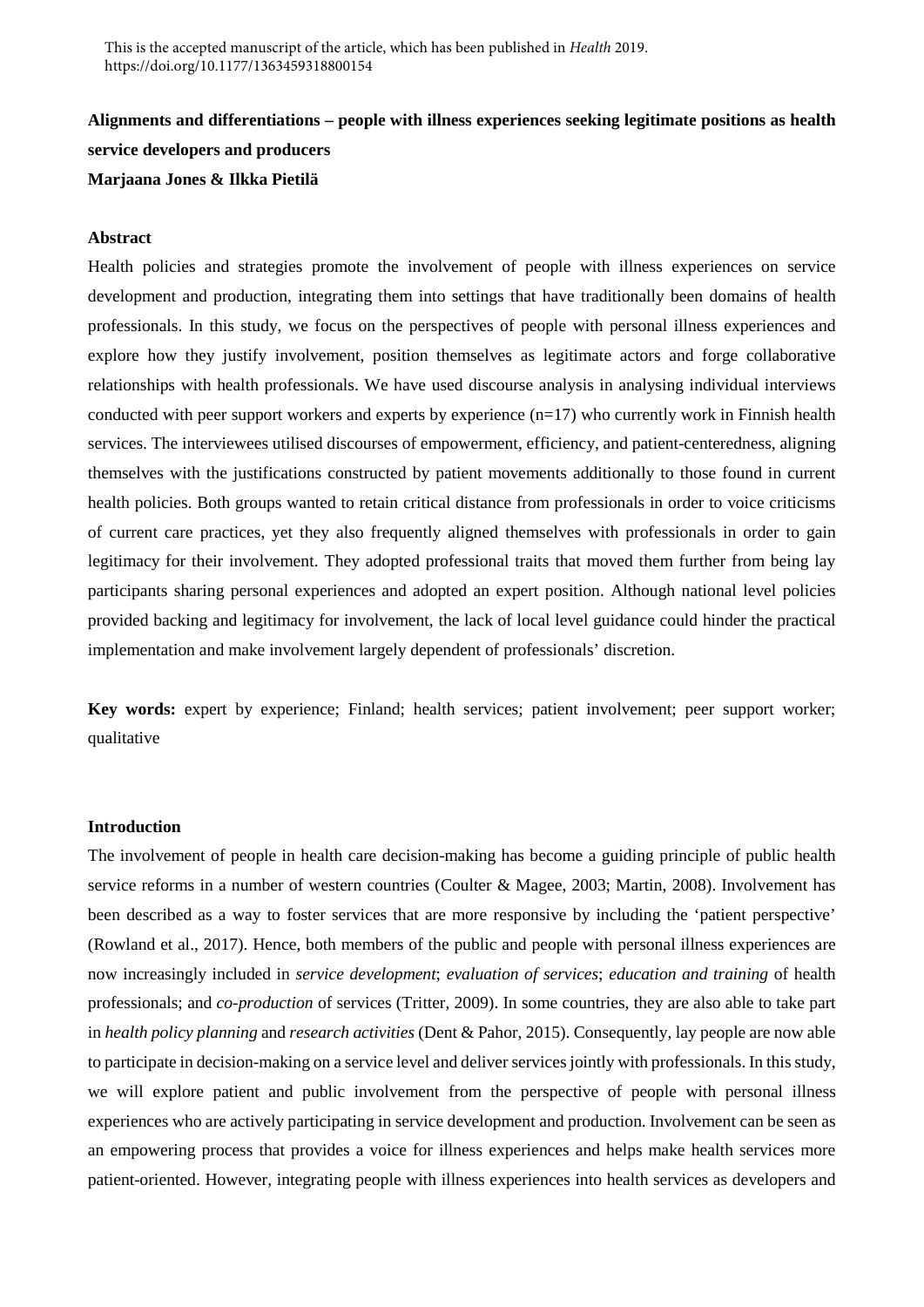co-producers is a pursuit that raises conflicts and tensions. It also requires motivation and tactical skills from lay participants who need to justify their involvement to different stakeholders, negotiate entry into service settings and then attempt to establish a position as legitimate actors.

Involvement can be justified in a number of ways that consequently influence its practical implementation. Newman and Kuhlmann (2006) have argued that on a policy level, involvement is often interpreted as a cost cutting activity that transfers more responsibility onto the people utilising services. The rise of chronic illnesses and aging populations has led to governments implementing reforms that are committed to cost effectiveness, accountability, competition and consumer choice (Starr & Immergut, 1987). Hence, people with lived experiences that engage with health services are expected contribute to the enhancement of service quality and cost reduction. From the perspective of health services, involvement fits with the ethos of patient centred care and joint decision making that have been integrated into clinical practice. Involvement can be justified by arguing that it leads to patient empowerment. However, there are issues that often remain unaddressed such as unequal power relationships between patients and practitioners (Barnes & Cotterell, 2012). Involvement and the cultivation of individual choice and agency can provide professionals with valuable capital, yet involvement does not automatically translate into new or empowering forms of practice (Leppo & Perälä, 2009).

Additionally, a great number of patient organisations and user groups in the form of critical self-help groups and social movements, such as the women's health movement or gay rights activism in relation to HIV/AIDS (Barbot, 2006; Dent & Pahor, 2015) have created a pressure to democratize health related decision making. These movements have addressed issues ranging from provision of services and health inequities and challenged science on etiologic, diagnosis, treatment and prevention for a number of decades (Brown et al., 2004). Although involvement in health service development and production is a relatively new development, these movements have paved the way for patients to be seen as experts in relation to their own bodies and health conditions. The apparent rise of consumerism has also led individual service users rejecting or being encouraged to reject a passive trust in medical expertise and medical reputations; expressed in among other things through more involvement in decision-making (Elston & Gabe, 2013).

On a more practical level, prior studies have highlighted the lack of clarity and the tensions associated with people with illness experiences entering health services. Some of the tensions arise from the attempts to establish experiential knowledge as a valid form of expertise in a setting where (bio)medical knowledge and research based information are considered to form the basis of reliable and legitimate expertise (Caron-Flinterman et al., 2005; Greenhalgh et al., 2015). Collins and Evans (2007) have described an increasingly disembedded world where who is considered an authority or an 'expert' and what types of knowledge are regarded as credible and trustworthy, are contested. People with personal illness experiences can be seen as part of this challenge as they claim to have experience based knowledge and expertise, which needs to be incorporated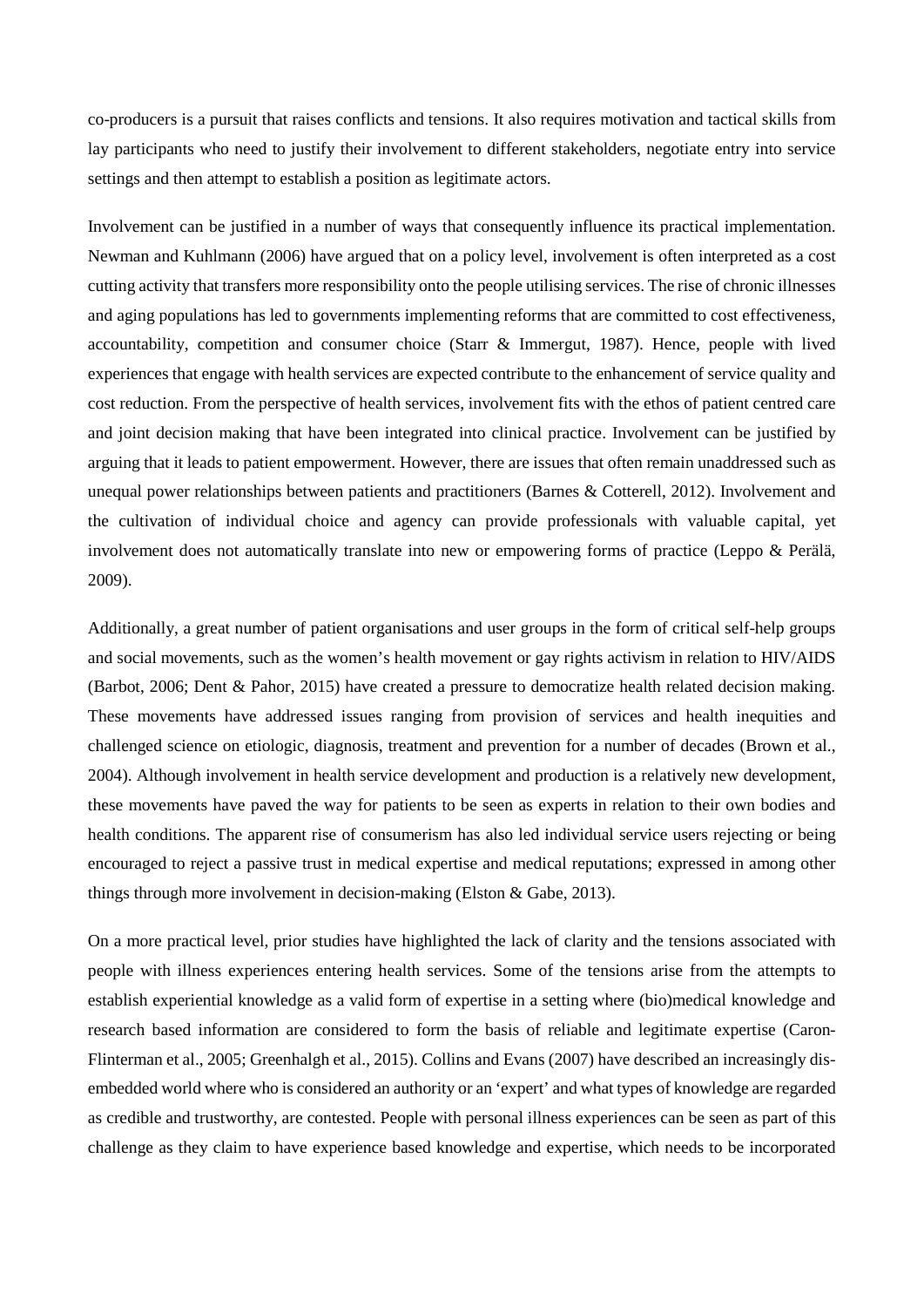into healthcare. However, despite the increase in involvement opportunities, people with illness experiences lack a clear position within health services where the medical model continues prevail.

Secondly, the people who participate in health service development and production are faced with unclear and at times conflicting expectations. Martin and Finn (2011) have suggested that service users who are included as team members can be particularly vulnerable to role blurring as they lack the identity and skills base that defines a profession. Gates and Akabas (2007) have argued that professionals can experience role confusion and have difficulties relating to workers with personal experiences if they are not sufficiently prepared for their arrival or are unclear what their work should entail. This lack of clarity can lead to mutual powerlessness experienced by health professionals and people with personal experiences as they struggle to find ways in which this new group of workers could contribute in health service settings (Broer et al., 2012). People with illness experiences can become integrated into healthcare teams, where they can demonstrate personal recovery and enhanced the team's skill-mix (Gillard et al., 2013). However, as they adopt a more professional position the 'giving of personal experience' can become less appropriate or viewed as unprofessional (Gillard et al., 2013). Thirdly, the overall aims relating to involvement can vastly differ between stakeholders. For example, Rutter et al. (2004) have argued that people with illness experiences who participate in development work want to make concrete changes and improvements, whereas service management may expect them to conform to set agendas.

As demonstrated above, entering health service settings as newcomers and with a considerably different knowledge base is not a straightforward task. We wish to contribute to the growing literature on patient and public involvement within health services by focusing on the perspectives of people with illness experiences who are attempting to engage with professionals, and become integrated into health services. Our first aim is to explore the ways in which they justify their involvement as different justifications can offer an insight into ways in which people interpret the aims and underlying values related to involvement. Justifications can also be utilised in a tactically to provide a legitimate base for involvement. Our second aim is to study how this new group of participants attempts to establish a legitimate position for themselves within health service settings that are historically hierarchical and operate from a different knowledge base.

The data used in this article has been collected in Finland, which is a relative newcomer when it comes to involving people on service level developmental work and service production. Although the Act on the Status and Rights of Patients (785/1992), strengthening people's right to be involved in decision making on individual care, was passed as early as the 1990s it was not until the 2000s that involvement in a service level rose on to the policy agenda. During the 2000s the mental health and substance abuse strategy begun to actively promote involvement (Ministry of Social Affairs and Health, 2009). Following the parliamentary elections in the spring of 2015, the newly appointed centre-right coalition government continued to include involvement into their Strategic Programme (2015) for health and welfare. During this period, several developments took place. Firstly, experts by experience were increasingly involved in managerial groups, training of health professionals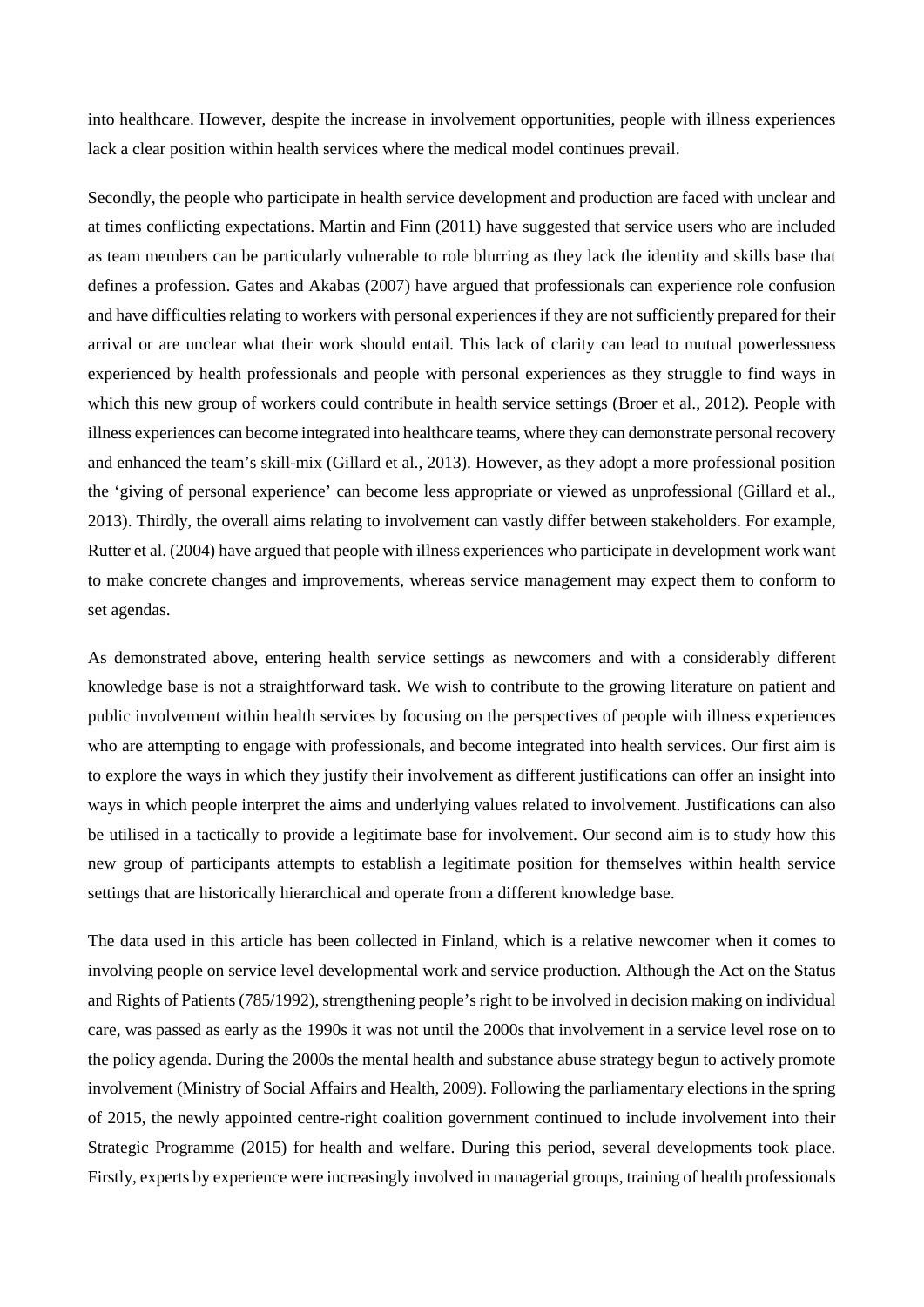and service delivery. The position of experts by experience within mental health and substance abuse services has been further cemented as the Ministry of Social Affairs and Health (2018) published a statement that their involvement is to become a legal requirement. Secondly, training of experts by experience widened in scope as several regional health service authorities began to offer training to patients and coordinate involvement activities. Peer support work is also being increasingly recognised as a valuable asset and support workers are moving more into hospital settings, where they can be in closer contact with patients and health professionals. Several hospital districts have founded patient information centres where trained volunteers can provide support and information to patients. Additionally, there has been an increase in patient forums that are used in the assessment and development of care services. Ollila and Koivusalo (2009) have argued that concurrently with these developments, business and economic interests were taking a guiding role in health and social policy choices. Indeed, Finnish health policies tend to frame involvement as a measure through which services can become more cost-effective, customer orientated and of enhanced quality (Anonymised, 2017).

We have chosen to focus on two participants groups: experts by experience, working in mental health services, and peer support workers, working in cancer services, which are offered most direct service level involvement opportunities. Peer support worker is a term commonly used in cancer services and cancer patient organisations. Peer support workers undergo a short training course that qualifies them to provide peer support to others. Cancer peer support workers have a long tradition of providing support through third sector cancer and patient organisations. These organisations operate independently from health services and peer support workers have not been present within health service settings. Over the past few years, there has been a slow change particularly within larger cities and support workers have entered hospital settings. Examples of this include giving talks at events organised by hospitals for newly diagnosed cancer patients and their family members. Some larger hospitals also have patient information points, where patients can meet peer support workers. The term expert by experience is not yet widely used among people with lived experiences of cancer. However, some cancer organisations have also begun to utilise the term and train people to become experts by experience. Experts by experience either work in community services as paid team members or hold a seat in management/development groups within community and hospital settings. The term expert by experience has become widely used within mental health services and among people with lived experiences of mental health problems.

What also strongly connects our interviewees is their emphasis on lived experiences. They have embodied experiences, which can not be read about or taught. Embodied experiences are at the core of experiential knowledge and as Brown et al. (2004) have argued, the experiences lend moral credibility both in the public sphere and the scientific world. Additionally, all our interviewees had been involved in development work and/or provided services to patients. As prior studies indicate, involving people with personal experiences is becoming a more common practice in a number of countries (e.g. Shuval et al., 2002; Gates & Akabas, 2007; Martin & Finn, 2011; Broer et al., 2012). In order to make involvement meaningful to these groups of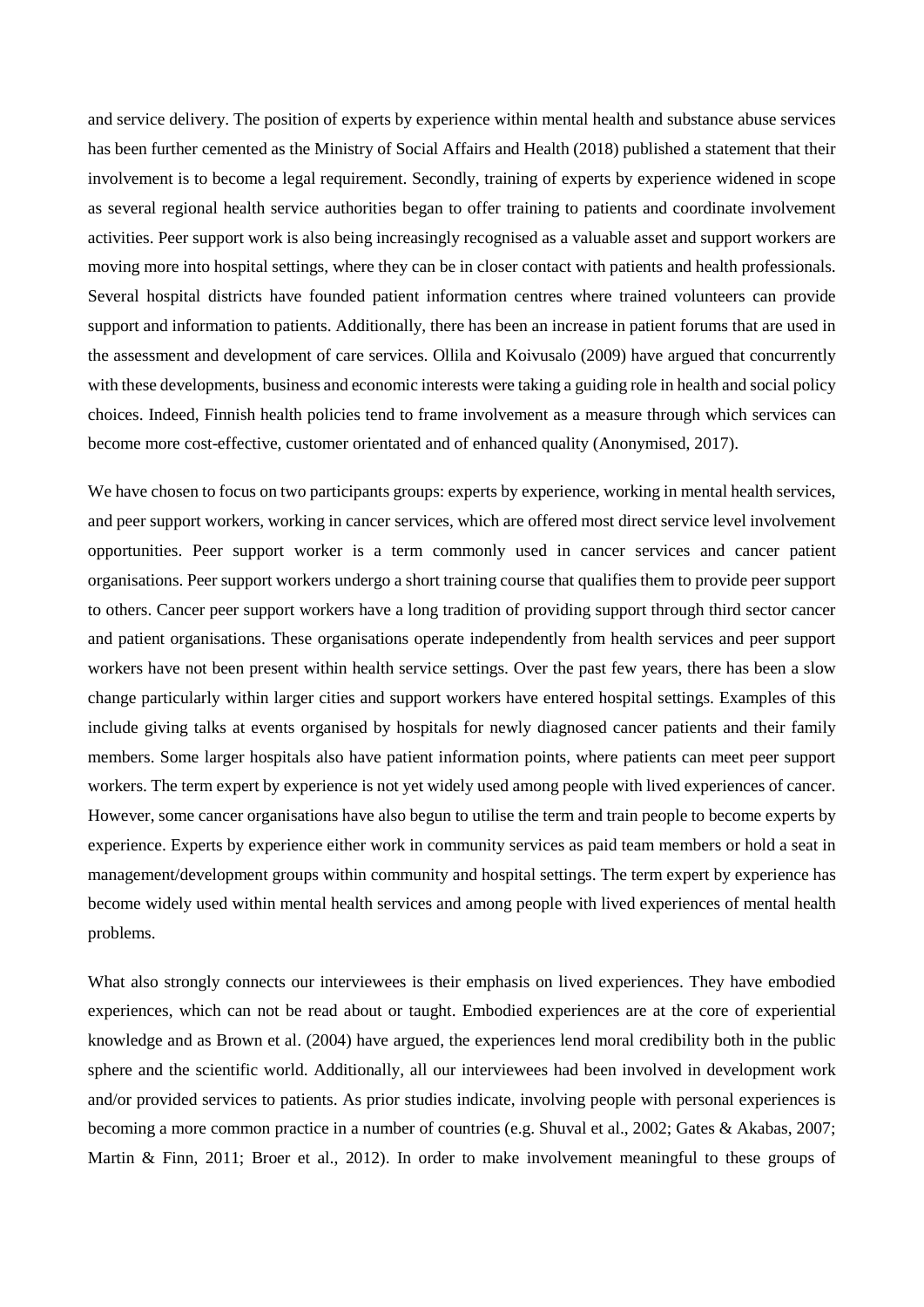participants and to health services, it is important to study their position, contributions and experiences of collaboration in more depth. The aims of this article are to explore 1) what justifications do people with illness experiences provide for their involvement and 2) what kind of strategies do they adopt in order to establish a position within healthcare services?

#### **Methods**

#### *Interview materials*

We have analysed in-depth interviews conducted with experts by experience and peer support workers  $(n=17)$ that currently participate in the development and production activities within mental health and cancer services in Finland. By involvement in service development, we refer to participation in any work that includes service planning (participation in managerial/planning/development groups). By service production, we refer to work, which takes place in health service settings such as hospitals and health centres where people with illness experiences provide support and advisory services to patients. The participants were aged 23-71 and all of them had personal experiences of mental health problems or prostate cancer. The first author recruited interviewees by contacting patient organisations, which provide training and act as the main points of contact for health services for recruitment. Prior to the interviews ethical approval was sought from the relevant ethics committee. All the participants gave verbal and written informed consent. The first author conducted the interviews during autumn 2016 and spring 2017. A topic guide covering different themes (such as motivation, experiences of working in different settings, training and content of different work tasks) acted as a basis for each interview, but it was used loosely to allow participants to freely discuss their experiences and introduce issues, which they regarded as important.

#### *Analysis*

In our analysis of the interview materials, we have taken a discourse analytic approach that views language as a means to construct social understandings of the issue in question (Potter & Hepburn, 2008). Our focus has been on the ways in which peer support workers and experts by experience justify their involvement and how they position themselves within health service settings. We have studied the patterned ways of thinking that can be identified in the verbal communication of our interviewees. Their ways of talking are also connected to the sociocultural and political context in which they occur (Lupton, 1992). As discussed earlier, service user involvement and the integration of people with illness experiences into health services is a new phenomenon in Finland. Our interviewees have been using services as patients but as collaborators and joint decision makers, they are newcomers. Following the initial stage of familiarising ourselves with the interview materials and discussing tentative findings, more specific research questions were formulated: Firstly, what justifications do peer support workers and experts by experience provide for their involvement? Secondly, what kind of strategies do they use in order to establish themselves within health services? These questions were used to direct in-depth reading of the data.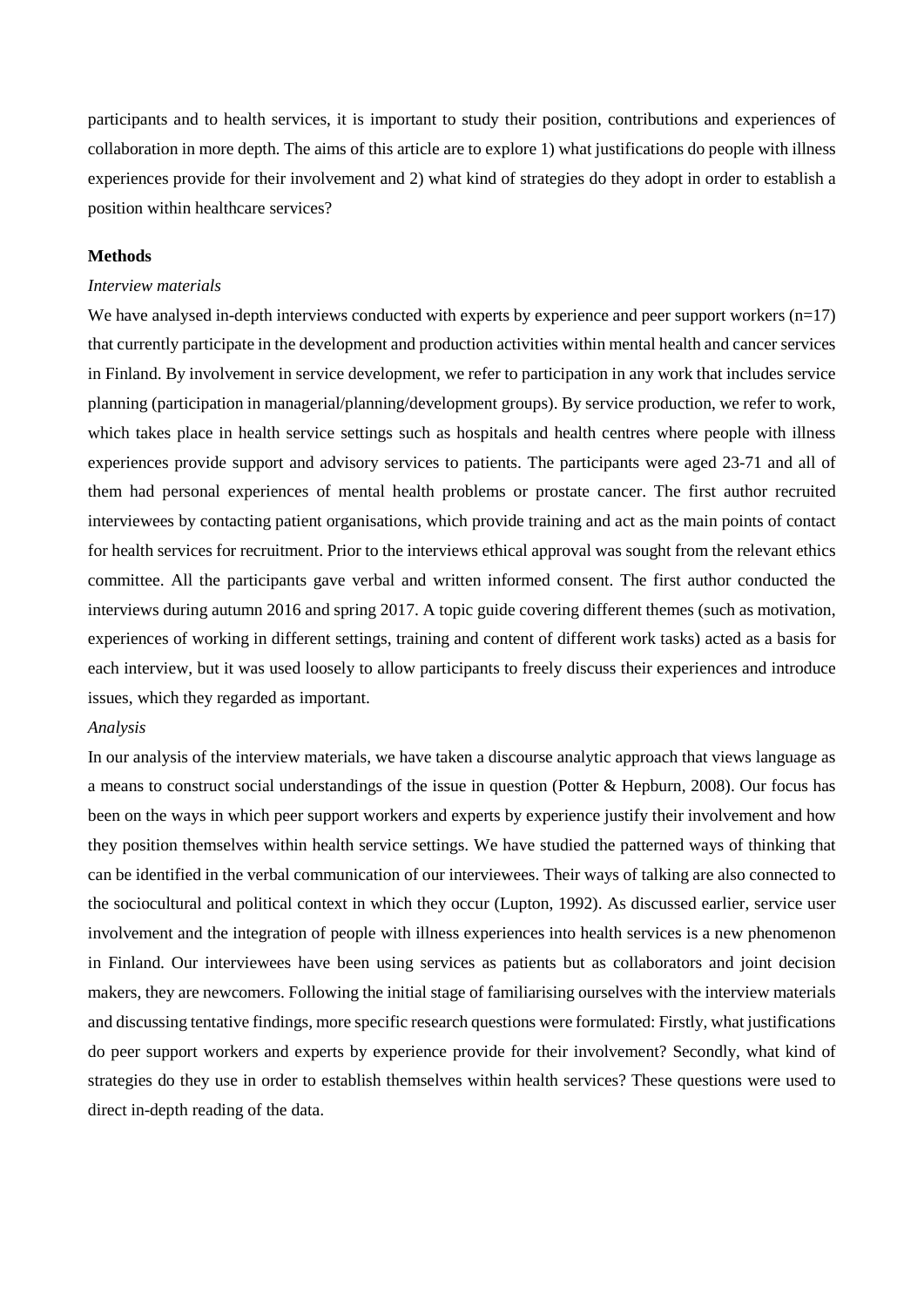At this phase, we focused particularly on parts of the interviews where participants discussed their work in health services, described their entry into service settings. Davies and Harré (1990) have defined positioning as 'the discursive process whereby selves are located in conversations as observably and subjectively coherent participants in jointly produced storylines'. Positioning is closely connected to the way in which one compares and evaluates self with other as 'we become and are ourselves only in relation to others' (Shotter, 1993). By looking at the ways in which interviewees described themselves in relation to professionals and patients, we could explore the strategies they adopted to establish themselves as similar yet distinctly different form both of these groups. These differentiations also made it possible for them to argue for increased involvement and present themselves as vital and important actors in health service planning and production. Whilst analysing the interview materials, we noticed that although peer support workers and experts by experience talked about issues in very similar ways, there were also differences. Although this is not a comparative study as such, in the results section we have at times contrasted between these two groups. At the final stage of the analysis, we grouped data extracts under core ways in which peer support workers and experts by experience justified their involvement, described their entry into and positions within health service settings.

In the next section, we will discuss the ways in which peer support workers and experts by experience attempt to negotiate access to healthcare settings and establish a position form themselves. The part is divided into three parts, first of which explores the ways in which interviewees justified the need for their involvement. The second part focuses on their attempts to gain access into healthcare environments and the ways they attempt to produce themselves as legitimate actors. The third part focuses on the issues that can hinder involvement and position peer support workers and experts by experience as outsiders, even when they appear to be working in collaboration with health professionals.

### **Results**

#### *Empowerment, efficiency and patients' needs – justifying involvement*

The interviewees provided a variety of justifications for their involvement, some of which were deeply personal whilst others utilised similar justifications to those provided by health policies and patient organisations. On a personal level, involvement entailed rehabilitative aspects. Being involved signified a new stage in recovery and interviewees could argue that their involvement sent out a sign that people with illness experiences could provide important perspectives and challenge preconceptions associated different illnesses. Indeed, all the interviewees argued that involvement was a way to challenge presumptions, address shame and provide others with hope.

> Expert by experience: *What I consider as the most important duty is removing the shame from the mental illnesses and then the other one is giving hope.*

Some of the justifications stemmed from personal experiences. Participants described the feelings of confusion associated with navigating the care system and making treatment decisions. They felt that it was important to ensure that current patients had the opportunity to receive more guidance, talk to someone with the same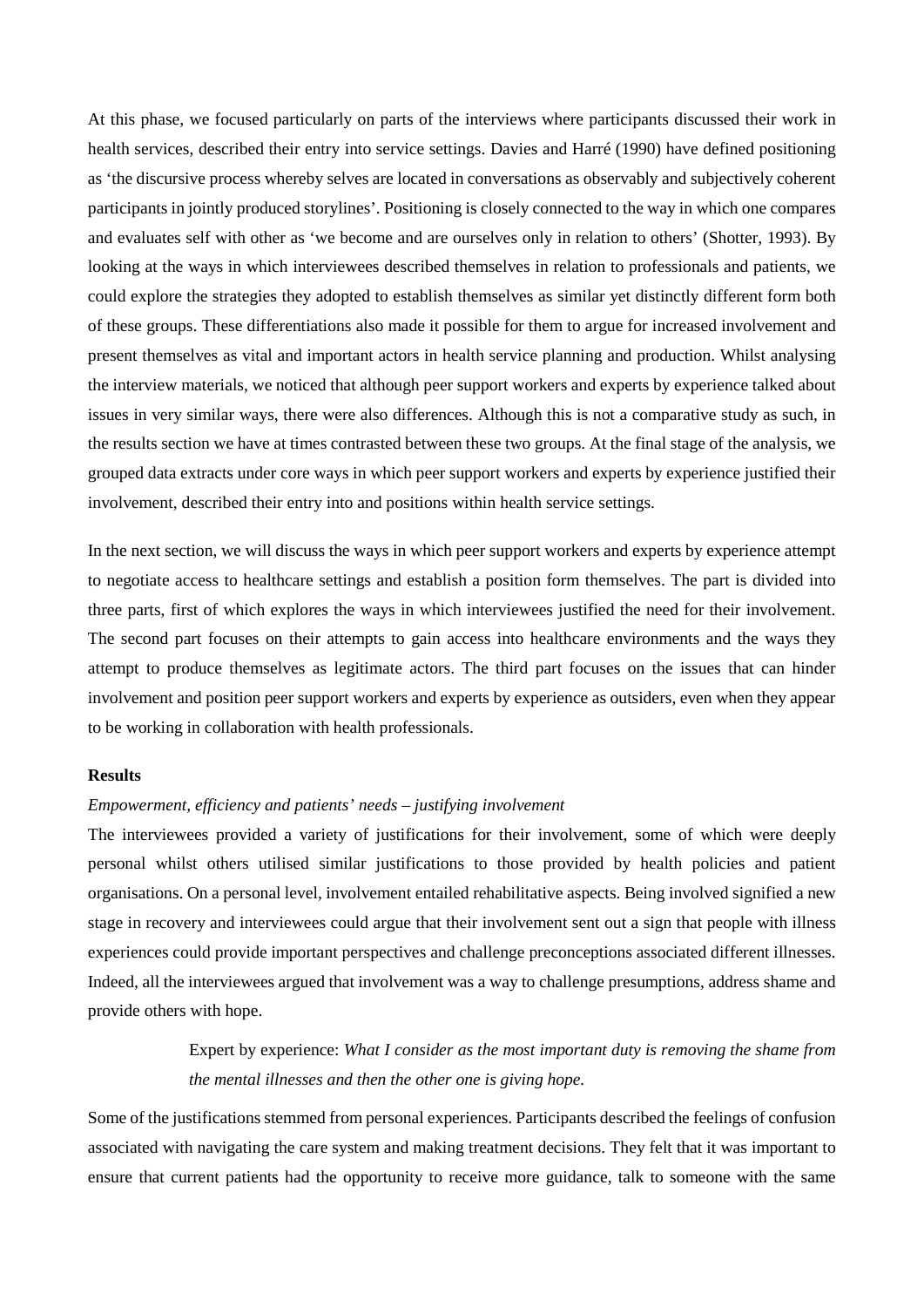experience and be provided with information about different options available. One of the main arguments for the inclusion related to enhanced communication with patients. The interviewees argued that health services were overstretched in terms of resources. The inclusion of people with illness experiences could ease the pressure on professionals and allow patients much needed time to talk.

> Peer support worker: *It* [the health care system] *is stretched so tightly (…) They* [people working in health care] *are being rushed and then you have to prioritise your work. Possibly this kind of volunteer could have more time to spend. And that's just what a person needs when they've gotten ill.*

Peer support workers described themselves as peers, who had a strong embodied understanding of what it is like to live with cancer. They knew about different care pathways, managing side effects of treatments, and how difficult it could be to talk about the illness. As the interviewees had all experienced prostate cancer, they also talked about the potential shame and embarrassment that some men experience as prostate cancer treatments can lead to urinary incontinence and sexual dysfunction. Professionals were depicted as authoritative figures, whose knowledge was often limited to clinical issues. In contrast, peer support workers described themselves as '*equals*', '*more practical*' and '*down to earth*'. Similar argumentation was also used by experts by experience who worked in close contact with patients. The assumption was that people would have less trouble opening up to them.

> Peer support worker: *…doctors will tell you if you ask them, but as I said, these are incredibly difficult things for most men to be asking about from others. However, one to one with a peer, who is after all a stranger to them, but has been through the same, it can be easier to open up.*

All the interviewees referred to health professionals' knowledge base as limited in some ways. Health professionals lacked the lived illness experience and even if they had personal experiences, they were often unable to share them within the boundaries of professional practice. Experiential knowledge was described as a new resource, which could benefit professionals and patients. It also differentiated experts by experience and peers support workers from health professionals into a distinctly different group that in the words of the interviewee below, have their "own expertise".

> Expert by experience: *I was just talking to a psychiatrist and they had run out of ideas with a patient. They could adjust medication and such but they didn't really have the tools for anything else. So they were thinking that I could meet the patient. (...) And I feel that my encounters* [with professionals] *have been such that I have my own expertise and they have the expertise of their own field.*

The justifications provided above stem from the distinct nature of experience and discourses of empowerment and inclusion. However, within health services, experiential knowledge is often at a disvalued position and hence justifications stemming from experience alone were insufficient. Hence, interviewees utilised health policy rhetoric such as patient centeredness and cost effectiveness. In the extract, the interviewee lists a number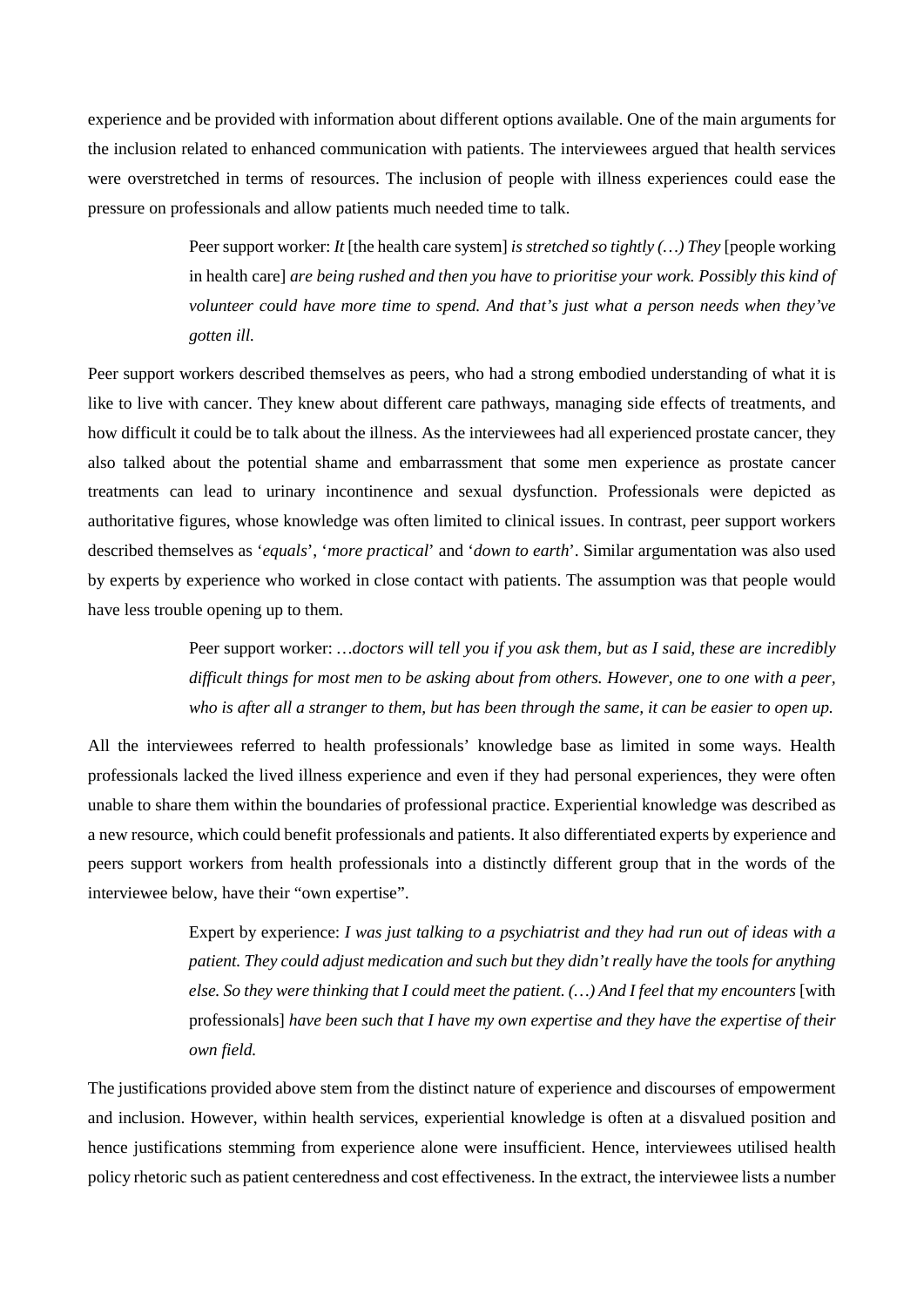of benefits for involving people with illness experiences, suggesting that it can bring benefits both on personal, service and national levels.

> Expert by experience: *Well, it's cost efficient and then it's a rehabilitative activity. (…) And they've emphasised, probably because of the health and social care reform, customer orientation. What could be more customer orientated that experiential expertise.*

Overall, the interviewees discussed how meaningful involvement had been in terms of their personal recovery and how it provided them with opportunities to challenge shame and stigma. Nevertheless, the justifications that stemmed from the ideas of empowerment were not sufficient. Here justifications and the need for legitimacy overlap, as the interviewees utilised policy rhetoric in order to both justify involvement and to construct themselves as legitimate actors. They produced an image of health professionals as clinical and distant, lacking lived experiences of coping with an illness. Health services were described as overburdened and un-capable of responding to the varied needs of patients. Involvement and the inclusion of experiential perspectives were described as the way to provide a truly patient centred and efficient service, which could take into account clinical aspects and psychosocial support needs. By utilising multiple and varied justifications, the participants were also able to form a more solid argument for their involvement. Additionally, partial alignment with health policy aims could also support them as they were attempting to negotiate access in health services.

#### *Legitimacy and access to health service settings*

As prior studies have shown, practical implementation of involvement is often a challenging process and different stakeholders can hold conflicting views on the aims of involvement. In our study, the interview participants acknowledged that involvement in Finland was a new development and in many ways, they were the forerunners who could pave the way for others. This also meant that they needed to negotiate with health professionals in order to gain access into new service areas and present themselves as legitimate actors whose views should be taken into consideration. In order to do so, the interviewees used varied strategies that both aligned them with and differentiated them from health professionals and patients. Peer support workers were still at a beginning phase when it came to entering health service settings. They work actively within the voluntary sector; however, their entry into health services is currently limited to hospitals. In hospitals they face further confounds, as the physical spaces in which they operate are limited to communal areas. Patient information centres operate within hospital lobbies and information events for new patients are held in auditoriums and other public areas. Entering a hospital in the first place was described as a demanding task. Access to healthcare settings was not automatically granted. It needed to be negotiated and often required backing from more authoritative figures. In the extract below, the peer support worker describes using backing from the head of the organisation.

> Peer support worker: *At the* [local hospital] *there is this patient information centre*. *(…) It's like a booth at the end of the hospital.* (…) *and my idea is that I'm gonna push my way in there with*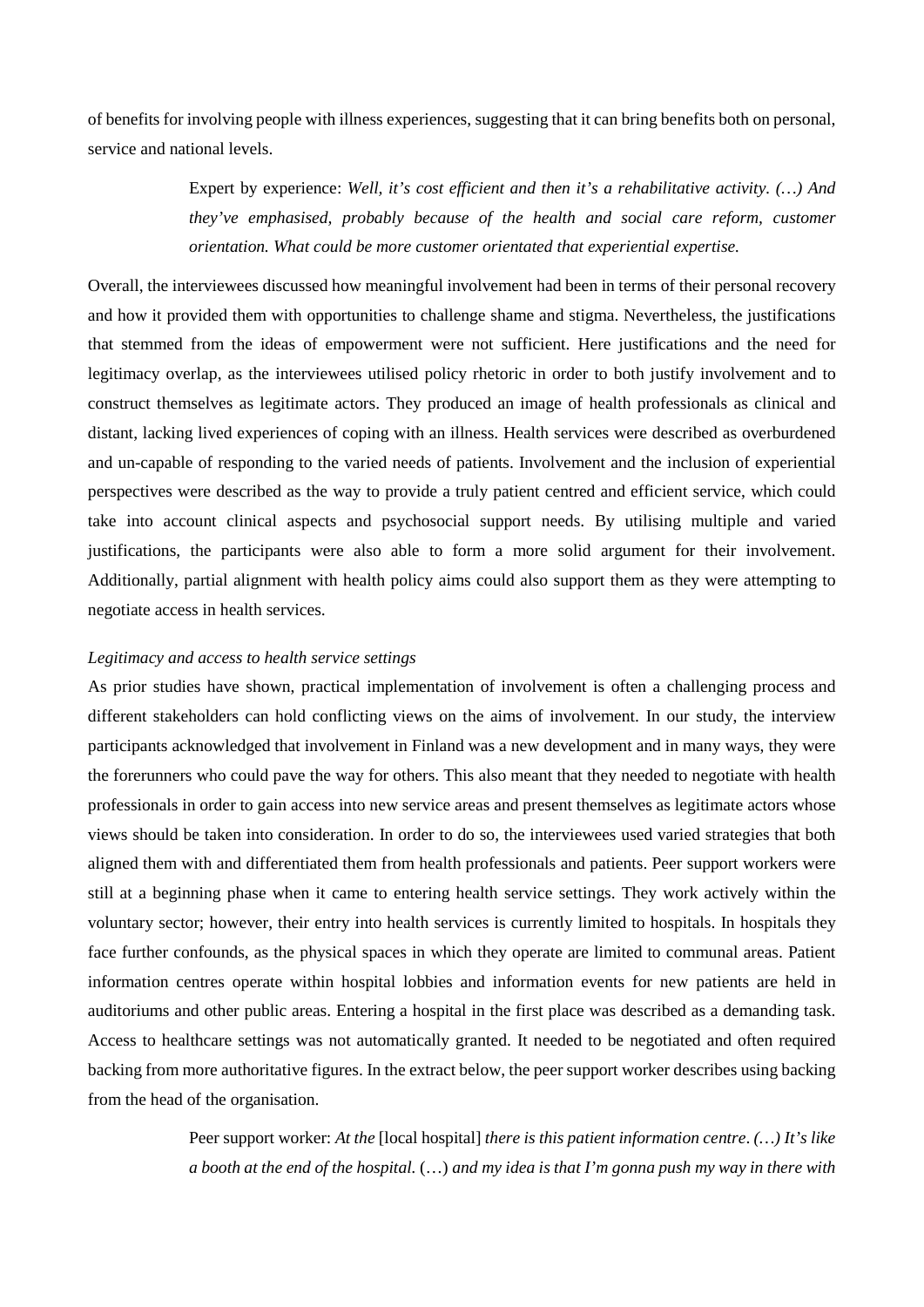*a help form the* [head of the patient organisation]. (…) *I also know that when a man comes from there and he has lots of questions that he didn't think of asking and the doctors are busy. They are experts in their field but they don't have time to comfort or explain. (…) But definitely they should provide something and I'm trying. I've got a mission that I could infiltrate that place and the people would know who I am and what I'm doing.* 

Those who had managed to enter into hospitals were slowly trying to widen the physical space that they were able to access as support workers. One interviewee describes his attempts to gain access into the part of the hospital where patients receive prostate cancer diagnoses.

> Peer support worker: *I've really tried to get in there, from the cancer clinic to the urology clinic where the diagnosis place is. That I could get to the start of the path. But there are certain barriers clearly and those need to be broken one way or another, with persistence if nothing else.*

In contrast to peer support workers, the interviewees who worked as experts by experience had been able to gain access into a variety of health service settings. They held seats in service level planning groups in hospital and municipal services and worked as paid members of community care teams. Whereas peer support workers were attempting to find a way past the hospital lobby, experts by experience had managed to open these doors. This also meant that their work duties were more varied and most of the work was not done with patients, but also in collaboration with health professionals. Nevertheless, "*breaking down doors*" was also a feature in the expert by experience interviews as they were attempting to both secure their positions and to create new work for themselves and others.

> Interviewer: *Would you tell me a little bit about the different forms of work you've been involved in so far?*

> Expert by experience: *Well, for example I've been in this research project where they test, it's a joint study between the [university] and [hospital district]. There are three rounds and I'm in the middle one and I run a support group for eight weeks as an expert by experience at a psychiatric polyclinic. And then there's a comparison group who just fill in forms about how they feel and a professional run activation group. I hope that this study could show the benefits and how much group treatments can help and how much experts by experience or using this kind of service can benefit patients. And I hope it will increase job positions for example at the psychiatric polyclinic. I've got large-scale plans in mind.* (laughs)

The interviewees wanted to be seen as legitimate actors, able to comment on services, provide advice and work jointly with health professionals. However, they did not have professional qualifications, the content of their work lacked clear definition and many of them were voluntary sector actors, not paid employees. They attempted to differentiate themselves from other service users as well as health professionals by emphasising their training, knowledge and skills. Experts by experience had undergone training that lasted for several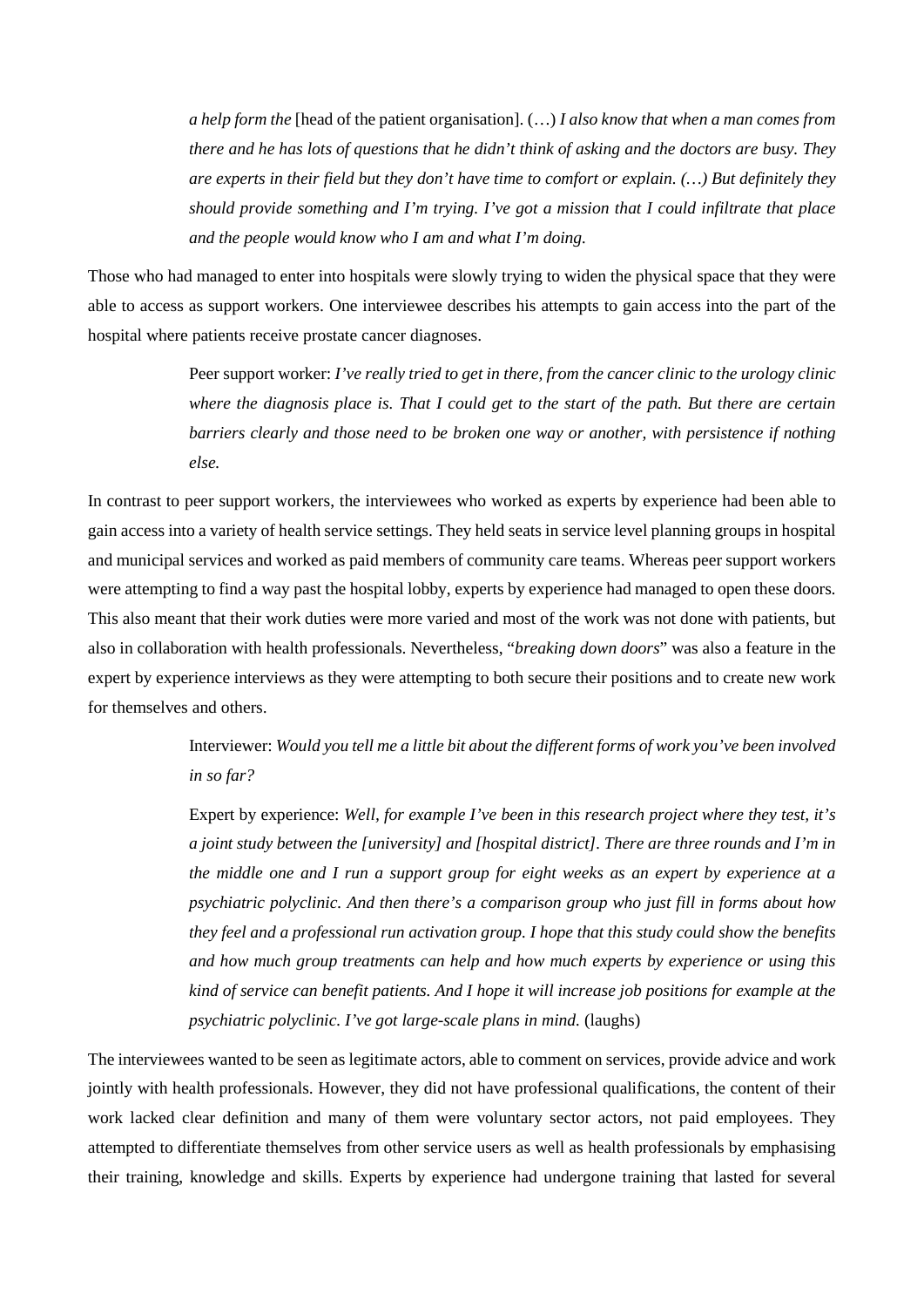months and they expressed strongly that training should be a prerequisite for the work that they did. Peer support workers' training only lasted for a few days, but all the interviewees agreed that it needed to be compulsory. Past training and work experience were also described as sources of knowledge and skills that could be applied in the healthcare contexts.

> Expert by experience: *And now I'm undertaking this training in substance abuse work and that's an important step. You can build yourself up and maybe it gives you more credibility in these working groups and projects.*

Additionally, interviewees attempted to create wide networks to gain influence and during the interviews, they drew attention to their connectedness by namedropping well-known doctors or describing involvement in highlevel service management groups. These activities aligned the interviewees closely with professionals and involvement opportunities appeared to be dependent on personal networking abilities. However, active involvement also required the interviewees to constantly learn more and train themselves further. Many of them used professional terminology, were familiar with the latest treatments, talked about new medications and their availability and explained what the care pathways for different patients were. Although they emphasised their knowledge of the everyday life, they were also required to adapt to institutional settings by understanding the professional lingo.

# Expert by experience: *I always google the terms at the table when I'm listening to organisational level stuff, so that I don't lose face by asking hey what are you all talking about.*

The interviewees talked about their experiential knowledge base, which was a combination of personal illness experiences, experiences of other patients, knowledge of the care system and information that had been gathered both from scientific and non-scientific sources. Despite utilising personal experiences, they emphasised the importance of distance and the ability to adjust to different service settings where new specialist knowledge and skills needed to be obtained.

#### *(Un)equal collaborators – working with health professionals*

In health service settings, the interviewees came into close contact with professionals. Some of them worked side by side, whilst others worked in the same physical area but not necessarily in collaboration. Both peer support workers and experts by experience discussed their interactions with health professionals in positive terms and many had felt that their views were valued. Nevertheless, there were also barriers to joint working. These could include physical barriers such as limited workspace within hospitals or barriers related to their position within the professional hierarchy. In the extract below, the interviewee describes how he is invited to speak at information events aimed at newly diagnosed patients. However, his talk is always scheduled last, after talks from all the health professionals.

> Peer support worker: *I've been to these information events that they have at the hospital every two months. I've signed up for those and I gladly go there to visit. At the end of the day when everyone is alert and has been listening to those lectures all day then I'm the last one who talks*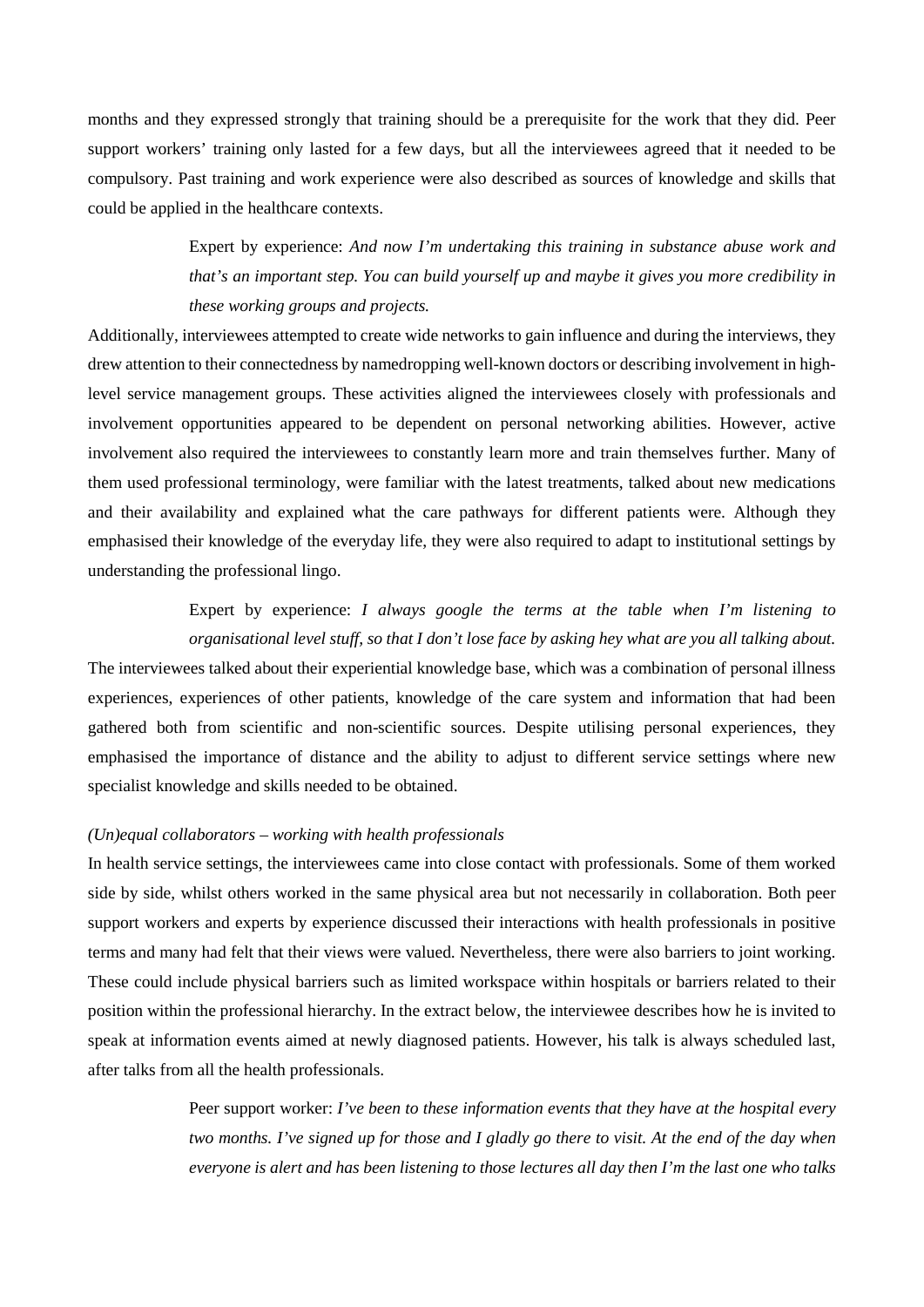*there. I look at my watch to see how much time I have before it's 4 o'clock. Then I do a small thing about peer support groups, although there aren't many people there then.* 

Although, experts by experience had gained entry into a wider variety of health service settings, their place within these services continued to be vague and a source of confusion among professionals.

> Expert by experience: *It's been a few years since I signed a contract with them. And some of the nurses I've known since I started going to there, but there are also new people. And at first, they didn't really know how to take me, like is she a patient or a client or a care worker or an agency worker. So first, it was like that. Then they accepted me and sometimes I even get praise. But then it's things like, I cannot give out medication and such. So even if they are grateful then I still feel that they are professionals and I'm just a peer or an agency worker or. No, no, I don't think they consciously do it.*

Practical implementation of involvement was still very much reliant on professionals' attitudes. One of the interviewees, who was working in a service development group alongside professionals, talked about some of the other members choosing not to communicate with him.

> Interviewer: *You've worked in a lot of places. What has the reception been like from the different professional groups?*

> Expert by experience: *It's been varied. I've been lucky that a couple of years ago I got into the psychosis services management group. (…) I've been lucky to meet a few people who are positive about experts by experience and understand the meaning of experiential knowledge. You notice that the reception has been varied and you notice that with some people there just hasn't been any communication. And when you meet them it can be just like hi, nice to meet you. But then there are those who are in touch on a weekly basis and want to know what's going on.*

These examples do not show an outward rejection of peer support workers or experts by experience. However, these subtle things can reflect certain ambivalence towards involvement. Although service strategies present involvement as a necessity, there is very little concrete guidance on implementation, which can lead to confusion and uncertainty. Our interviewees were eager to engage with health services, but their views could also differ in relation to the level of integration they wanted to achieve. Some were striving to become paid employees whereas others were only willing to engage as voluntary actors who may lack a legitimate position but are able to maintain a critical distance to services. The country context can also be a factor, as in contrast to countries such as Canada, the UK, or the US, peer support workers in Finland do not receive pay for their work. All the interviewees had completed training to become peer support workers, spent a considerable amount of time engaging in support work, attended lectures and followed new research developments. Yet, some of them saw themselves as volunteers and even suggested that receiving a wage could compromise their credibility.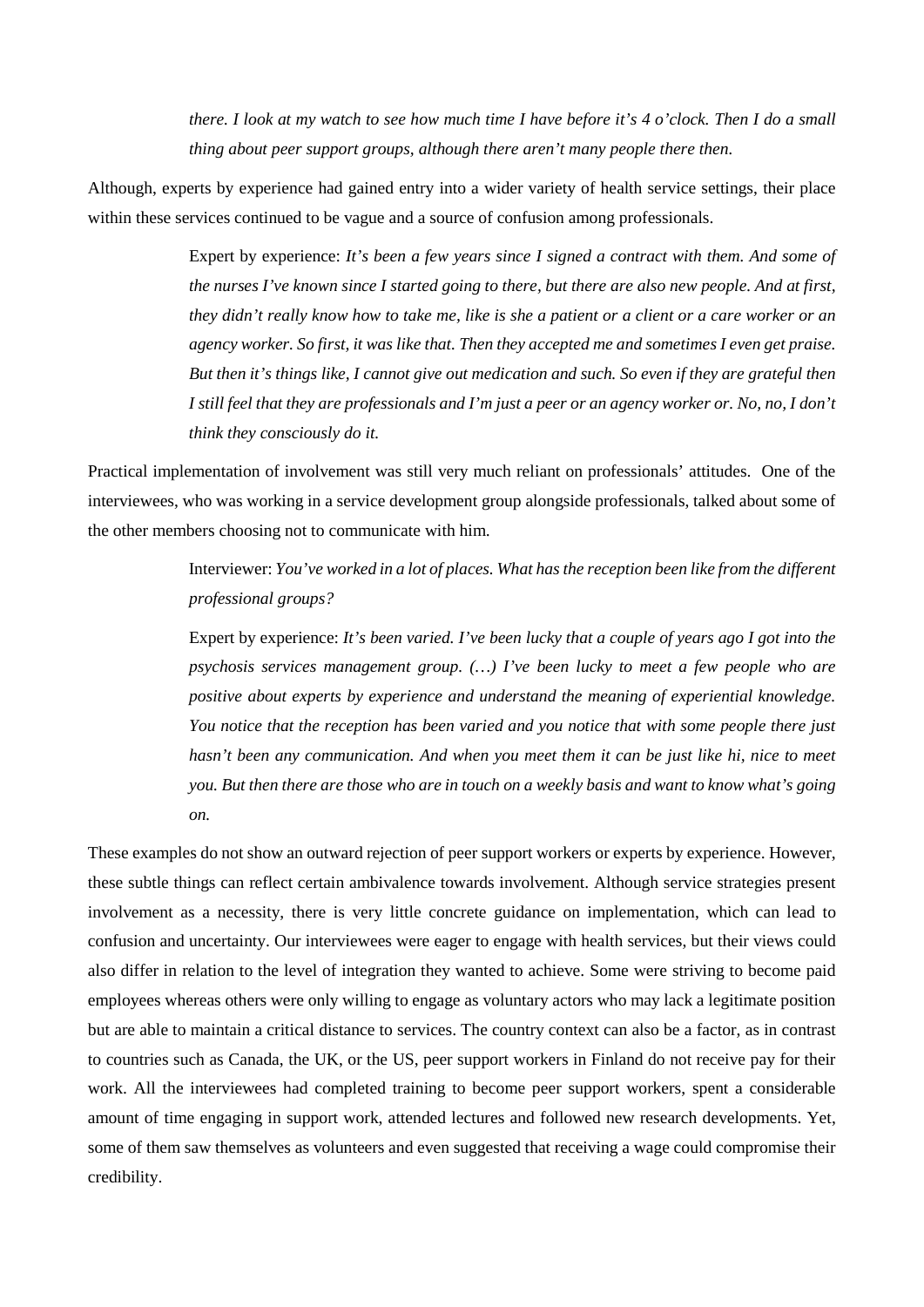Peer support worker: *But this cannot become a job, because once you start doing it as a job, you're just doing it for the pay and it loses its meaning.* 

In the above extract, the interviewee also makes a difference between support workers and professionals who do receive pay. Support work is described almost as a calling and doing it voluntarily highlights their commitment to helping patients. However, this is not a view shared by all the peer support workers and some were hoping that they could become a more established part of health services. Experts by experience currently have many more paid work opportunities available to them and hence a legitimate position within health services can appear much more achievable. However, these arguments over pay highlighted the conflicting feelings our interviewees held in relation to integration. Some of the interviewees were afraid of losing their connection with patients or not being able to voice criticism if they became paid employees. Others argued that the lack of pay placed them in a differential and potentially less valued position and in the extract below, the interviewee questions whether it is fair that people whose resources are limited due to the illness as expected to work free.

> Expert by experience: *I gladly do things on a voluntary basis, but when you think that you're a rehabilitee and only have a limited amount of resources that you're using on something. Then in a way, you're doing a lot of stuff free when you're not able to do actual work. And maybe your work would be more highly appreciated if you were paid for it.*

Another aspect that could influence peoples' views on pay was their position in the job market. Some of our interviewees were retired and were not actively looking for a second career, whereas others had lost their previous jobs due to the illness and for them gaining paid employment could be seen as an important goal or a benchmark.

# **Discussion**

Integrating people with personal illness experiences into health services has become commonplace in a number of countries and involvement is high on the health policy agenda. Hence, in this study we have focused on involvement from the perspective of lay participants and explored the justifications they provide for involvement, how they attempt to negotiate access into varied health settings and establish themselves as legitimate actors and collaborators. Based on our results, we would describe involvement as a balancing act as people with illness experiences are expected to represent the voice of experience and align themselves closely with other patients. However, attempting to become legitimate actors in health service settings place new requirements on them and can lead participants to adopt more professionalised traits. Our interviewees appear to move fluidly between service settings, stakeholder groups and different roles. In order to find their own distinct position they need to both align with and differentiate themselves from patients, patient organisations, health professionals and health policies.

The interviewees also displayed a high level of discursive competency, as they were both aware of the different justifications provided by patient groups and policy makers and able to utilise them effectively. They aligned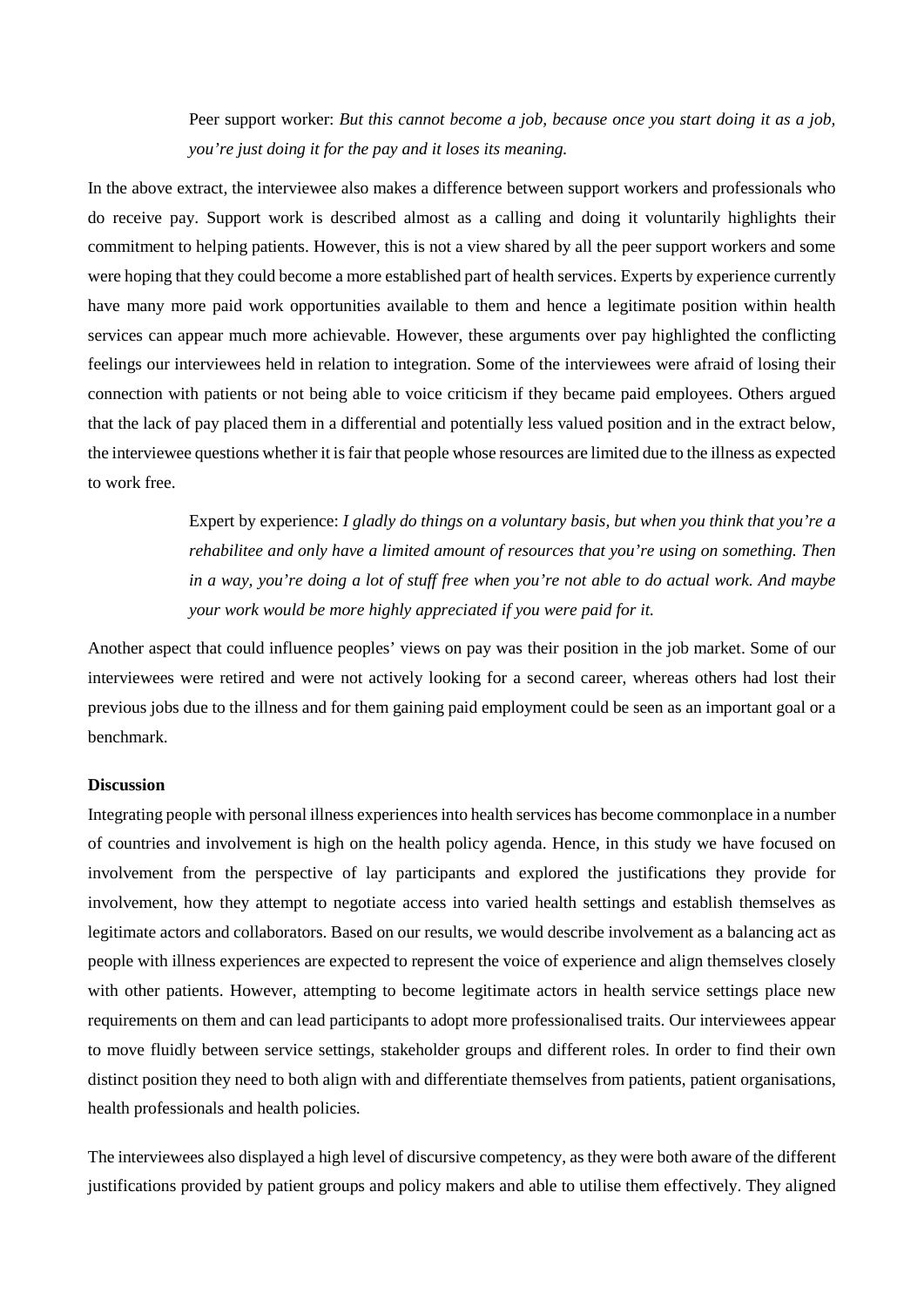themselves with the empowerment discourses of patient movements that place emphasis on recovery and hope (Hui & Stickley, 2007). However, they also utilised rhetoric that was borrowed from Finnish health policies and strategies (Anonymised, 2017). They acknowledged that policy documents provided backing for their inclusion and due to this, the language of empowerment was often mixed together with patient-centeredness, quality and efficiency. They also provided concrete examples, arguing that patient centred care required people with illness experiences to be included in service planning and development. Additionally, they claimed that having someone with personal experiences working in care settings offered patients opportunities to share their feelings and experiences more openly. One of the central justifications for involvement contained criticism of health professionals' abilities to respond to patients' needs and challenged health professionals to take into consideration the emotional and social aspects of illness. Hence, the interviewees aligned themselves with the longstanding criticism that biomedicine in particular fails to locate the body within it socio-environmental context (Nettleton, 2006). Some were even involved in ongoing research studies in order to gain evidence that involvement in service production could produce direct benefits to patients. By doing so, they were able to tactically produce a more solid foundation from which they could argue for involvement and attempt to establish themselves as legitimate participants within health services.

Although involvement receives a lot of support from policies and strategies, at least on a rhetorical level, it does not automatically secure entry into community and hospital settings. Gaining physical access to hospital settings proved to be rather challenging and peer support workers in particular were often confined to communal areas such as lobbies. Access to hospital wards required further negotiation, which highlights the position of experiential workers and experiential knowledge in relation to the position of health professionals and their knowledge base. Shuval et al. (2002) have argued that hospital medicine in particular represents the 'ideological, epistemological, and institutional core of biomedicine' (2002: 1745). Hence, without thoughtful planning and facilitation it can be difficult for people with illness experiences to become integrated into an institutional setting with its existing customs, norms and cultures. The strategies utilised by our participants included networking and collaborating with professionals who were keen to promote involvement. Through these networks, they could gain access into new areas and gain new work opportunities, which in turn helped them become more established and recognised among professionals. However, based on our findings, health services' commitment towards involvement appears rather ambivalent. Involvement is promoted, but its success is not actively facilitated by anyone. One consequence is the feeling of not fully being part of the team or being confused about ones position within a service that bears similarities to 'mutual powerlessness' described by Broer et al. (2012). These feelings can stem from lack of guidance and planning, which can lead to confusion over job duties and responsibilities. Poorly defined job roles can also hinder integration into the work place and can make it difficult for participants to be successful in their work (Jacobson et al., 2012). Although joint working with professionals was described in positive terms, involvement was often reliant on the professionals' discretion. In order to be seen as a legitimate participant, the interviewees were expected to adjust and learn the institutional lingo and practices.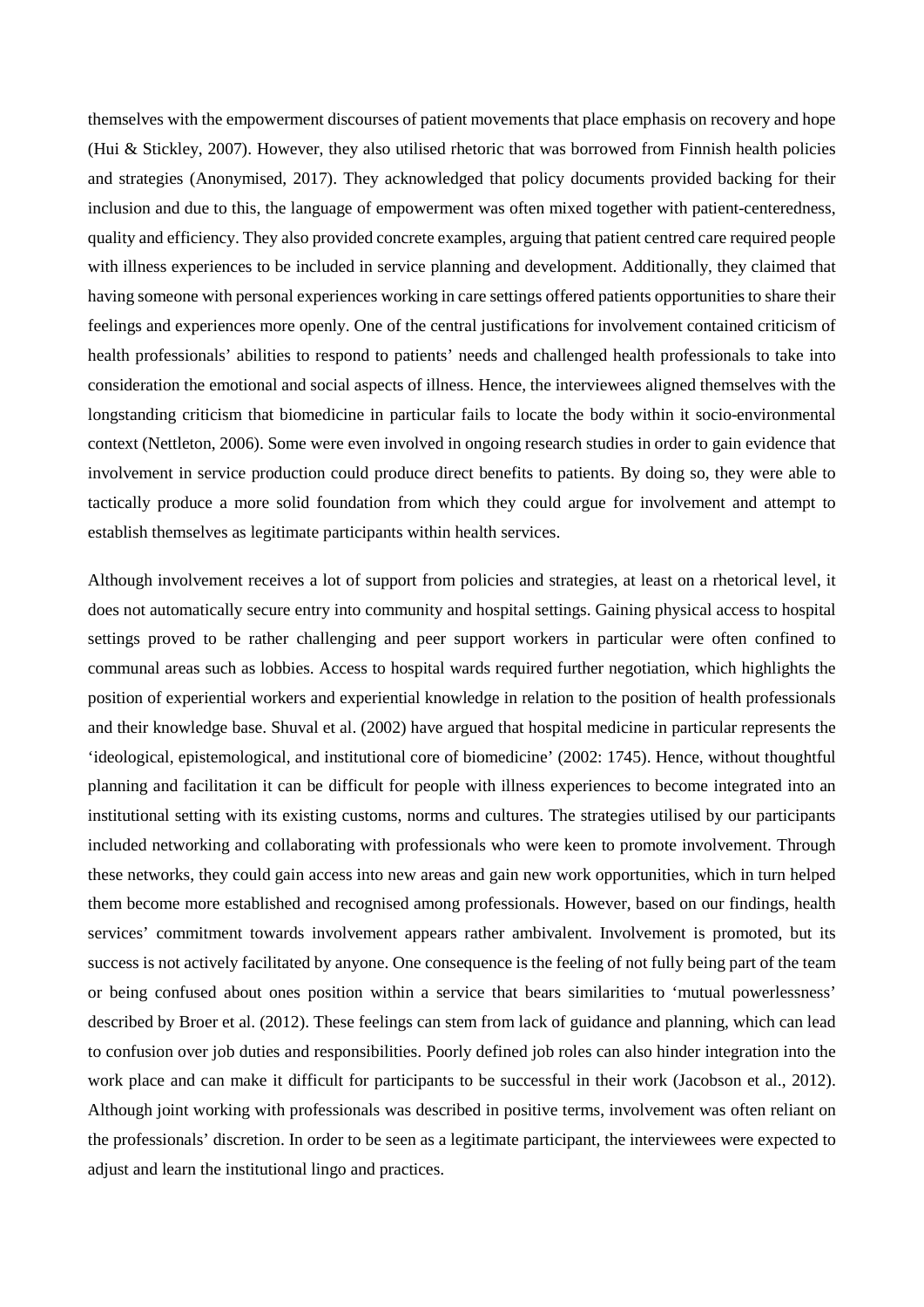People with illness experiences are required to create close relationships with health professionals in order to gain access into services. As mentioned before, participants can also be expected to adapt their behaviour. In our findings, we can see elements of professionalization of lay participants (El Enany et al., 2013) as many of the interviewees frequently used professional terminology, actively sought the latest information on service developments and treatment options and differentiated themselves from other patients. Integration into health services can limit the amount of criticism that participants can voice and potentially depoliticise involvement. Indeed, prior studies have suggested that involvement in health care raises a risk of services colonising experience based work (Rebeiro Gruhl et al., 2016) and limiting the sharing of personal experiences (Gillard et al., 2013). In order to be seen as legitimate actors, our participants differentiated themselves from other patients by imposing their own requirements for involvement. Maguire and Britten (2017) have talked about the lack of specialist knowledge and education being central requirements for involvement, as participants are expected to provide lay perspectives on issues. Although, our participants emphasised the importance of experience training had become an unwritten requirement amongst both groups, allowing them to enhance their skills, process their experiences and produce a story that they could use as a tool in different working environments. They also highlighted other qualifications, communication, IT and media management skills, which were deemed as necessary. The strong emphasis on training may be due to the country context, as Finland has a strong cultural tradition of valuing education. However, these 'qualifications' also produced boundaries and access requirements that can lead to others being excluded from involvement activities.

Despite aligning themselves with other professional groups, the participants also wanted to ensure that they could maintain a sense of independence and freedom to express critical opinions. They wanted to ensure that they did not lose their authenticity as people with embodied illness experiences. Our participants expressed their determination to discuss their personal experiences openly, describing it as a central part of their work and crucially important in their attempt to challenge stigma and provide hope. In the future, it would be important to consider the steps that can be taken to ensure that participants are able to maintain their distinctiveness that stems from having personal experiences.

Although our study has highlighted the similarities experiences by peer support workers and experts by experience as they attempt to work within health services, we acknowledge that there are differences between these groups that do not relate to their work or job title. Our study participants have all experienced prostate cancer of mental health problems (depression, bipolar disorder, schizophrenia and psychosis). Mental illnesses continue to carry stigma and negative preconceptions that continue to be associated with these illnesses can have a strong impact on people's lives and social relationships. These illnesses can be cyclical in nature, which means that the person never feels fully recovered although they many not experience any symptoms. Illness experiences vary greatly between individuals. However, prostate cancer usually occurs much later in life and although it is associated with shame and embarrassment, it is unlikely to impact on the person's social life or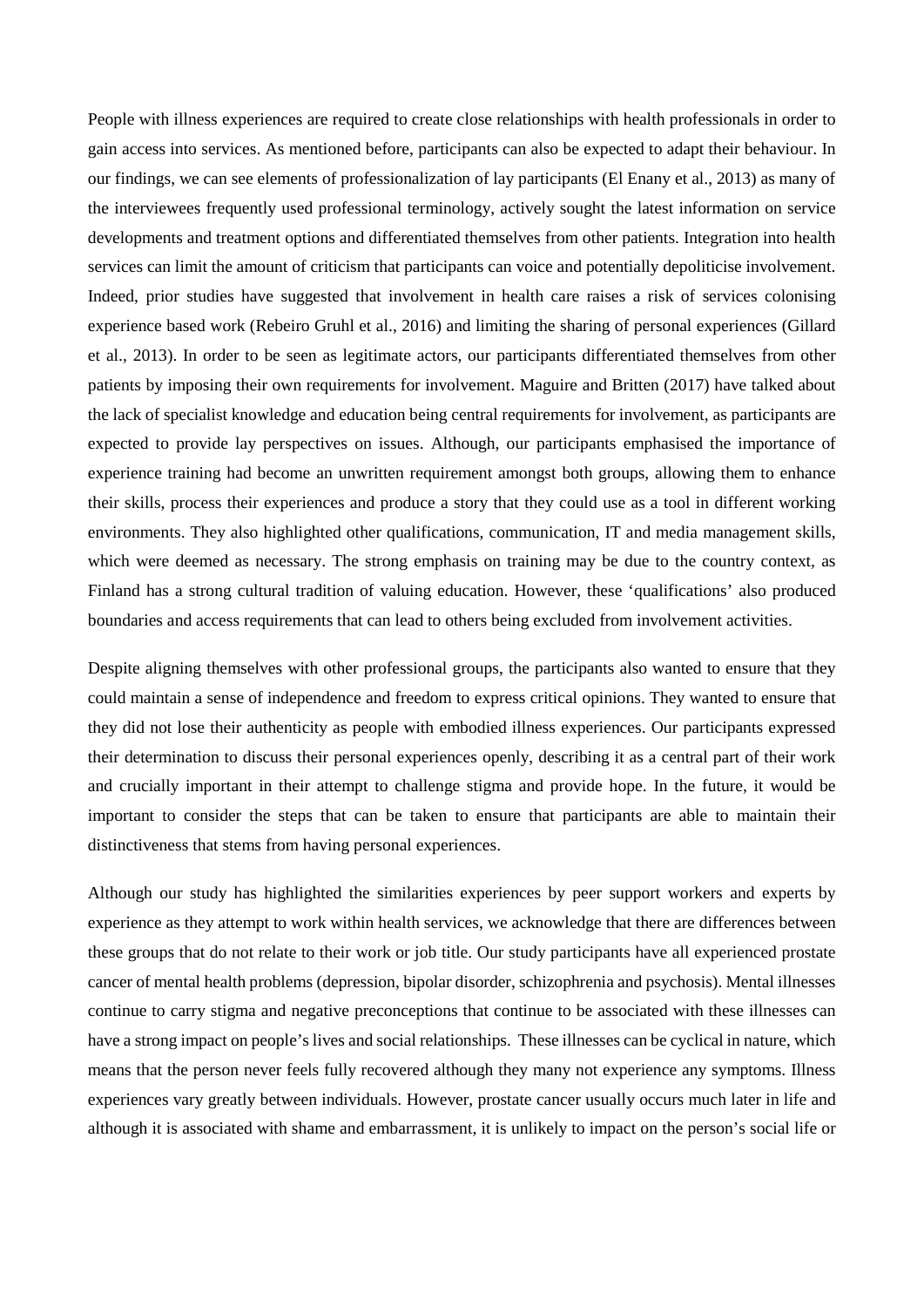work prospects in the same manner as mental illnesses. Varied personal illness experiences, how specific illnesses are treated or perceived in society are also likely to motivate people to participate in different ways.

## **Conclusion**

This study has focused on the justifications they provide for their involvement that include the need to be costeffective, increase patient orientation and provide holistic care to all patients. They also challenged health services by highlighting lack resources and the limitations of health professionals' knowledge base. Common experiences shared with other patients enabled them to argue that health services were unable to respond to emotional or social needs of patients or help them to navigate the complex care system. There were differences between the two groups, as peer support workers described difficulties in entering service settings and were more likely to work alongside professionals than in collaboration with them. Despite integration into service settings, the participants were still facing challenges due to the vagueness of their position and did not feel fully integrated even when they were paid team members. Overall, the position of people with illness experiences appeared to be a fluid as it could change and vary depending on service setting and the interpretations of the work content. Fluidity is also a reflective term to describe the positions peer support workers and experts by experience adopt in relation to professionals and patients. It was a balancing act to be seen as legitimate actors as it required aligning and differentiate themselves from these other groups, finding a space somewhere in the middle. On a practical level, it is important for services to develop guidelines and clearer job descriptions jointly with people with illness experiences and patient organisations. This can alleviate role confusion and 'powerlessness', which can be experienced by experiential workers and health professionals. Local level guidance is also required to reduce people with illness experiences having to rely on professional discretion to become involved.

### **References**

Barbot J (2006) How to build an "active" patient? The work of AIDS associations in France. *Social Science & Medicine* 62: 538-551.

Barnes M & Cotterell P (2012) User involvement in services. In: M Barnes & P Cotterell (Eds.) *Critical Perspectives on user involvement*. Bristol: Policy Press. pp. 73-78.

Broer T, Nieboer AP & Bal R (2012) Mutual powerlessness in client participation practices in mental health care. *Health Expectations* 17: 208-19.

Brown P, Zavestoski S, McCormick S, Mayer B, Morello-Frosch R & Gasior Altman R (2004) Embodied health movements: new approaches to social movements in health. *Sociology of Health & Illness* 26(1): 50- 80.

Caron-Flinterman JF, Broerse JEW & Bunders JFG (2005) The experiential knowledge of patients: a new resource for biomedical research? *Social Science & Medicine* 60(11): 2575-2584.

Collins H & Evans R (2007) *Rethinking Expertise*. Chicago, IL: University of Chicago Press.

Coulter A & McGee H (2003) *The European Patient of the Future.* Maidenhead, UK: Open University Press.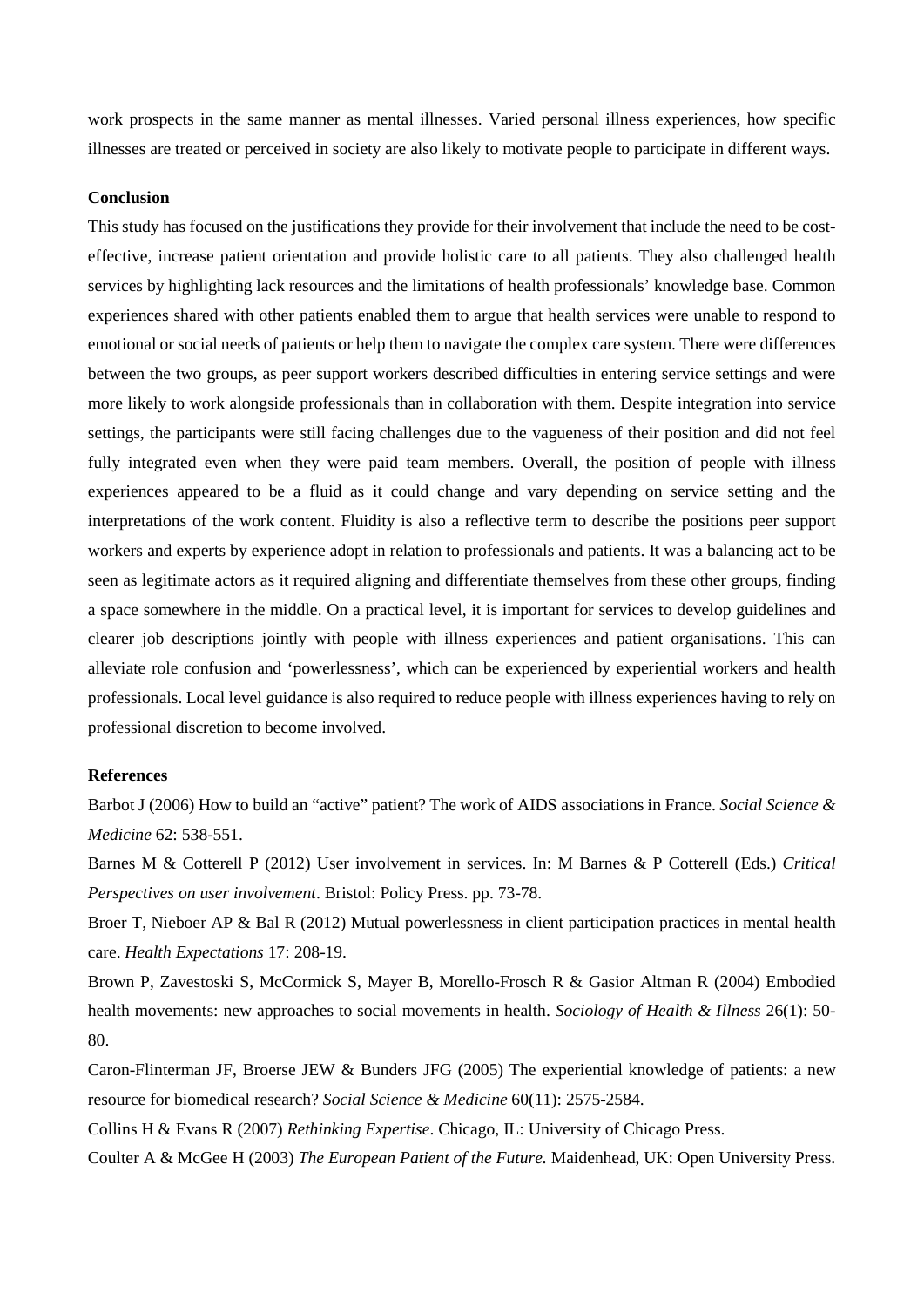Davies B & Harre R (1990) Positioning: The discursive production of selves. *Journal for the Theory of Social Behaviour* 20: 43-63.

Dent M & Pahor M (2015) Patient involvement in Europe – a comparative framework. *Journal of Health Care Organization and Management* 29: 546-55.

El Enany N, Currie G & Lockett A (2013) A paradox in healthcare development: professionalization of service users. *Social Science & Medicine* 80: 24-30.

Elston MA & Gabe J (2013) Medical autonomy, dominance and decline. In: J Gabe & LF Monaghan (Eds.) *Key Concepts in Medical Sociology* (2nd ed). London: Sage Publications Ltd. pp. 151-55.

Gates LB & Akabas SH (2007) Developing strategies to integrate peer providers into the staff of mental health agencies. *Administration and Policy in Mental Health* 34: 293–306.

Gillard SG, Edwards C, Gibson SL, Owen K & Wright C (2013) Introducing peer worker roles into UK mental health service teams: a qualitative analysis of the organisational benefits and challenges. *BMC Health Services Research* 13: 188.

Greenhalgh T, Snow R, Ryan S, Rees S & Salisbury H (2015) Six 'biases' against patients and carers in evidence-based medicine. *BMC Medicine* 13: 200.

Hui A & Stickley T (2007) Mental health policy and mental health service user perspectives on involvement: a discourse analysis. *Journal of Advanced Nursing* 59: 416-426.

Jacobson N, Trojanowski L & Dewa C S (2012) What do peer support workers do? A job description. *BMC Health Services Research* 12: 205.

Jones M and Pietilä I (2017) "The citizen is stepping into a new role" - policy interpretations of patient and public involvement in Finland. *Health and Social Care in the Community* 26(2): e304-e311.

Leppo A & Perälä R (2009) User involvement in Finland: the hybrid of control and emancipation. *Journal of Health Organization and Management* 23(3): 359-371.

Lupton D (1992) Discourse analysis: a new methodology for understanding the ideologies of health and illness. *Australian Journal of Public Health* 16(2): 145-150.

Maguire K & Britten N (2017) 'You're there because you are unprofessional': patient and public involvement as liminal knowledge spaces. *Sociology of Health & Illness* 40(3): 463–477.

Martin GP & Finn R (2011) Patients as team members: Opportunities, challenges and paradoxes of including patients in multi-professional healthcare teams. *Sociology of Health and Illness* 33(7): 1050-1065.

Martin G (2008) 'Ordinary people only': knowledge, representativeness and the publics of public participation in healthcare. *Sociology of Health and Illness* 30: 35-54.

Ministry of Social Affairs and Health (2009) *National Mental Health and Substance Abuse Plan 2009-2015*. Available at: www.stm.fi, [Accessed: 10 February 2017].

Ministry of Social Affairs and Health (2018) *Mielenterveys- ja päihdepalveluita uudistetaan kokemusasiantuntijoiden avulla*. Available at: [www.stm.fi,](http://www.stm.fi/) [Accessed: 26 June 2018].

Nettleton S (2006) *The Sociology of Health and Illness* (2nd ed). Cambridge: Polity Press.